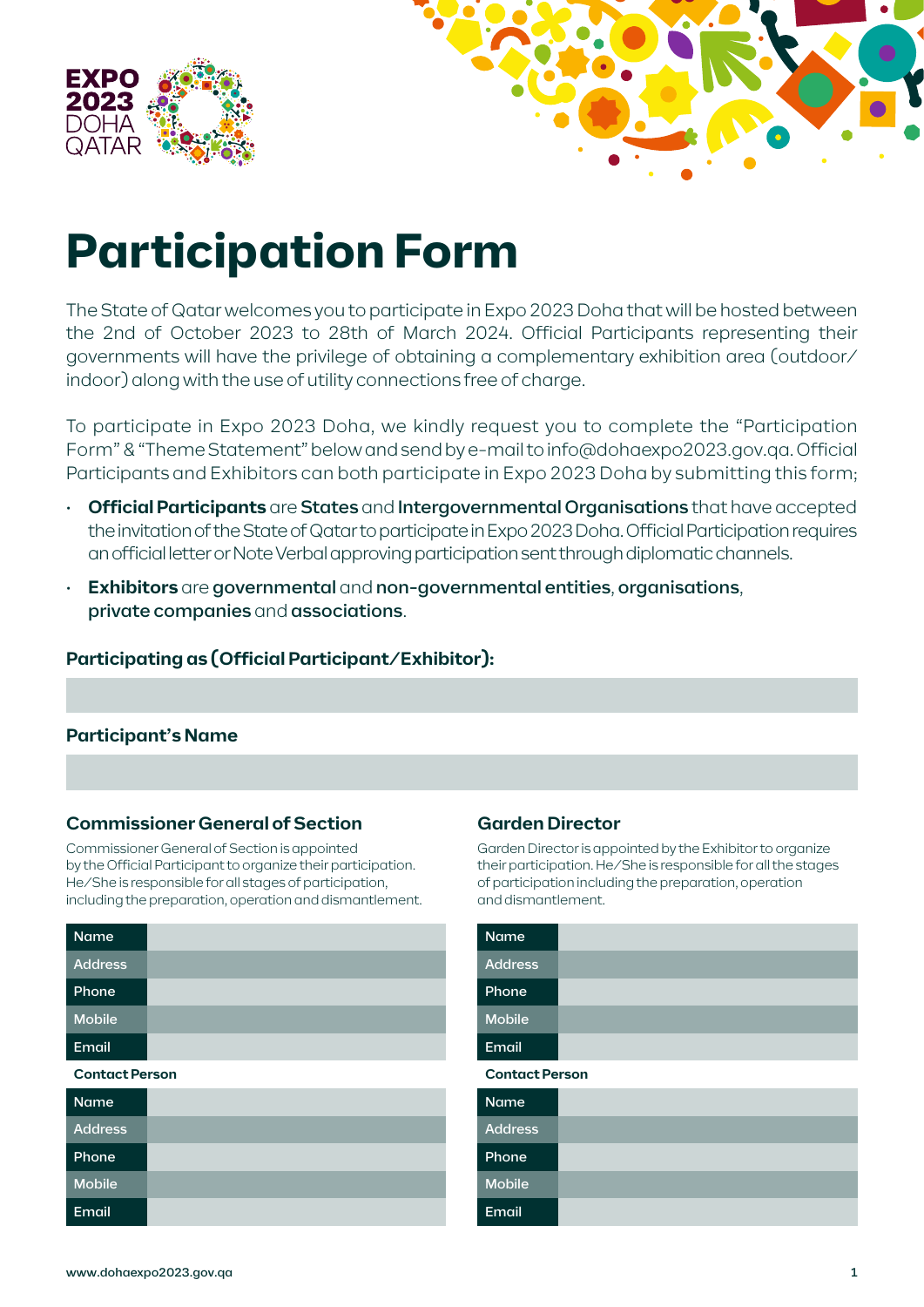



# **Participation Model**

Please choose the requested participation model(s) below.

| <b>For Official Participants</b> |                                                                                                         |  | <b>For Exhibitors</b>                                                                     |  |  |
|----------------------------------|---------------------------------------------------------------------------------------------------------|--|-------------------------------------------------------------------------------------------|--|--|
|                                  | Outdoor Garden Exhibition Area                                                                          |  | Outdoor Garden Exhibition Area                                                            |  |  |
|                                  | <b>Indoor Garden Exhibition Area</b>                                                                    |  | <b>Indoor Garden Exhibition Area</b>                                                      |  |  |
|                                  | Organizing and Participating Cultural Events<br>Please specify:<br>(National Day, Concerts, Shows etc.) |  | Organizing and Participating Cultural Events<br>Please specify:<br>(Concerts, Shows etc.) |  |  |
|                                  | Knowledge Sharing and Educational Activities                                                            |  | Knowledge Sharing and Educational Activities                                              |  |  |
|                                  | <b>Business Events</b><br>Please specify:<br>(B2B meetings, forums, trade missions, etc.)               |  | <b>Business Events</b><br>Please specify:<br>(B2B meetings, forums, trade missions, etc.) |  |  |
|                                  | <b>Commercial Activities</b><br>Please specify:<br>(Food & Beverage, souvenirs, etc.)                   |  | <b>Commercial Activities</b><br>Please specify:<br>(Food & Beverage, souvenirs, etc.)     |  |  |
|                                  | Other, please specify                                                                                   |  | Other, please specify                                                                     |  |  |

l

l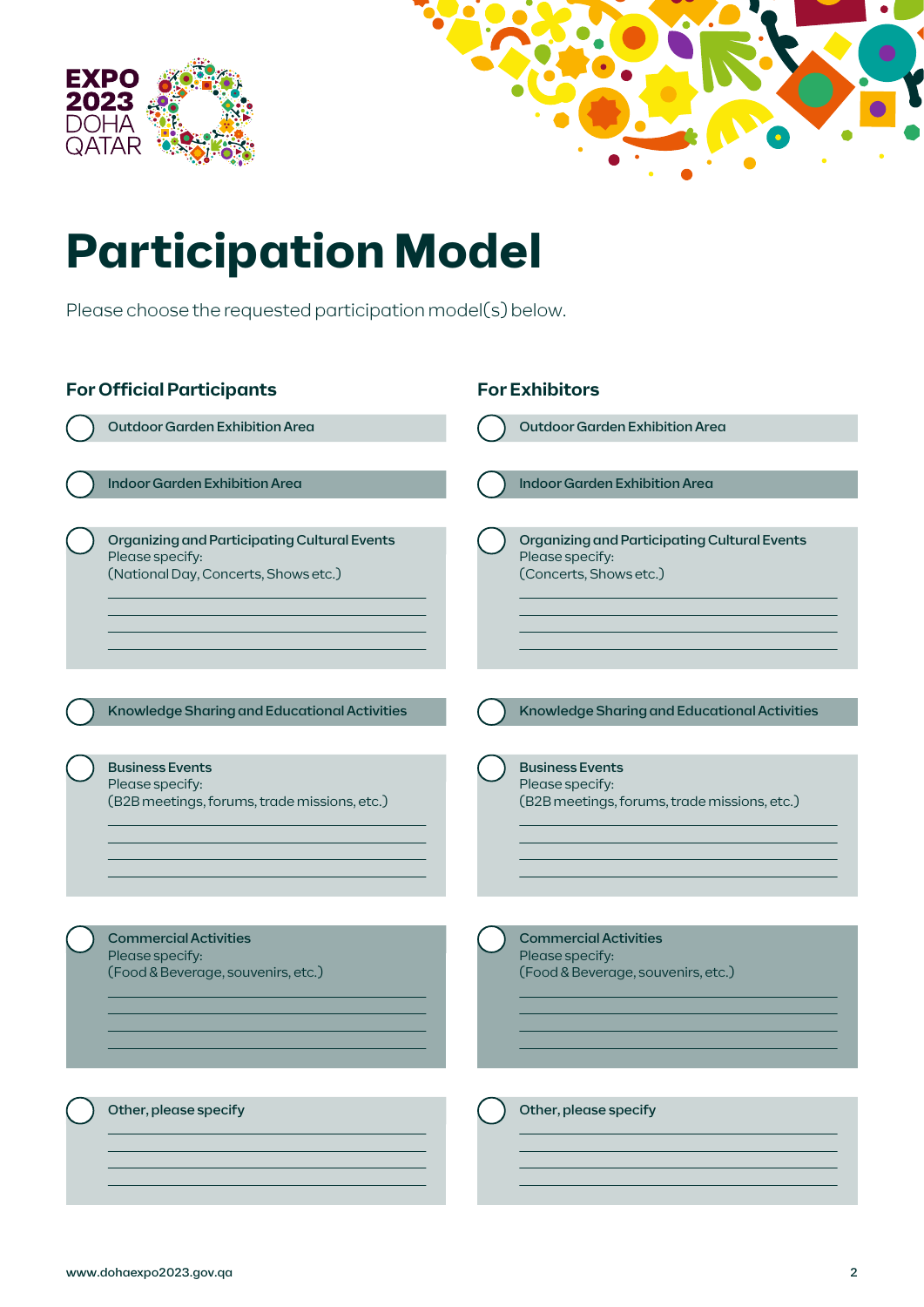



## **The Theme**

### The theme of EXPO 2023 Doha, Qatar is **"Green Desert, Better Environment"**.

The goal of Expo 2023 Doha is to encourage, inspire and inform participants and visitors about innovative solutions for reducing desertification and establishing a sustainable environment.

Mankind has changed the balance of planet earth by living beyond its means. Global warming is one of today's most acute problems, affecting every human being irrespective of age, gender, wealth or nationality. Since the age of industrialization, the natural balance has changed drastically until now it is beyond affordable limits.

Desertification is the process of land degradation in arid, semi-arid and sub-humid areas due to various factors including climatic variations and human activities. Desertification occurs when land originally of another type of biome turns

into a desert biome due to factors such as overgrazing, urbanization, climate change, over-drafting of groundwater, deforestation, natural disasters and tillage practices. This transformation of biome results in persistent degradation of dryland and fragile ecosystems and loss of biodiversity.

One third of the world's land surface is threatened by desertification. Across the world it affects the livelihoods of millions of people who depend on the benefits of ecosystems that drylands provide. The amount of land threatened by desertification increases by 12 million hectares each year, making it a global problem. As the land becomes more arid, it can no longer support the number of people it did in the past. As a result, massive numbers of rural people migrate to urban areas, causing not only an environmental problem but also an economic challenge.

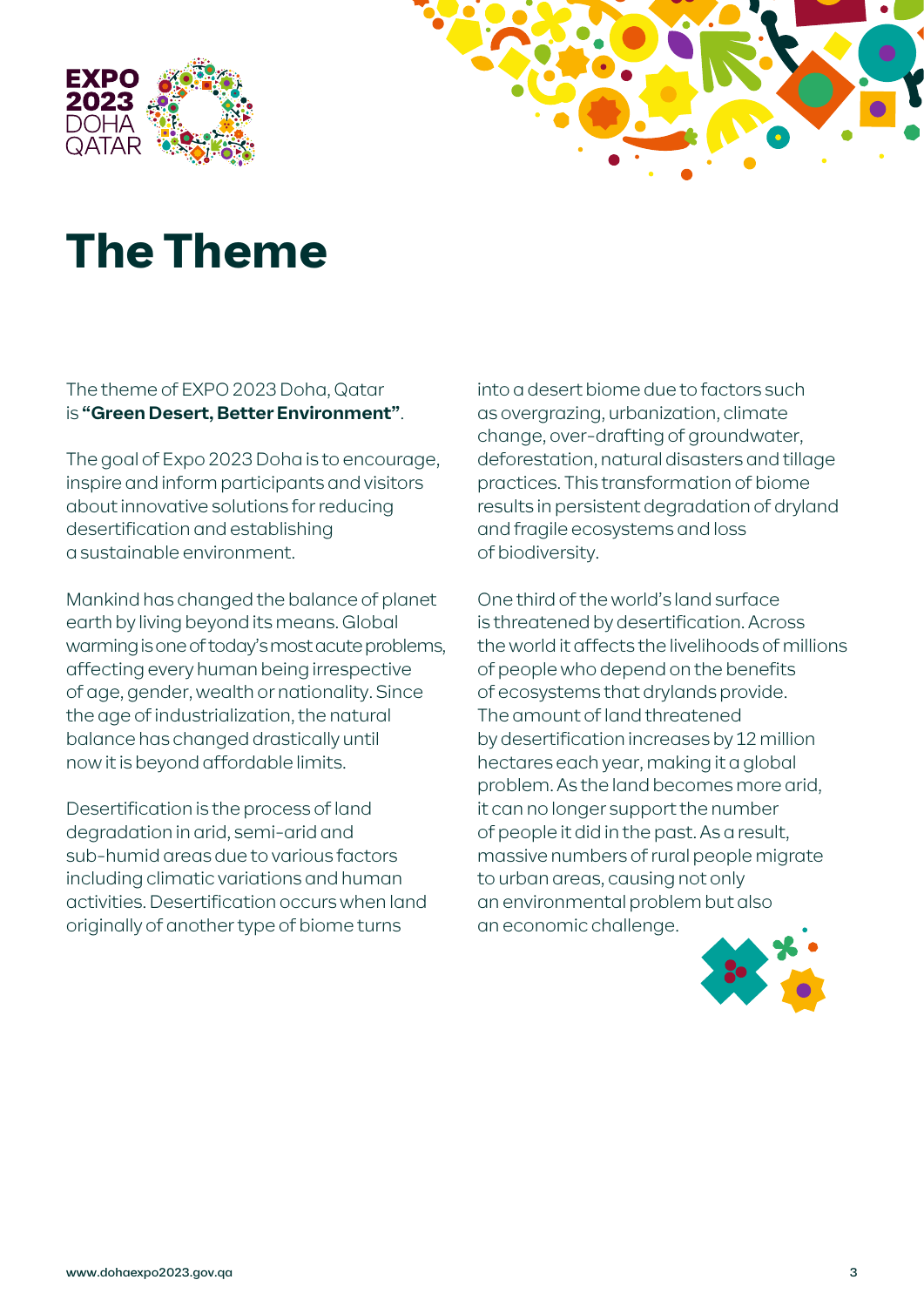



### **The Theme** (cont.)

Greening the deserts is an important and increasingly urgent topic, because it can be an answer to global water, energy, and food scarcity problems. Expo 2023 Doha will focus on the techniques that enable the sustainable cultivation of trees and crops in arid lands, as they play an important role in reversing desertification problems evident around the world.

Expo 2023 Doha considers greening of deserts as a sustainable project for irrigation and forestation of dry areas or regions near water sources like lakes, rivers, seas or oceans.

The Exhibition will focus on the benefits of clean technologies like irrigation with natural water sources and renewable energy supplies. The Green Desert ideal cannot be attained without involving people, gaining social support and realizing cultural change.

Expo 2023 Doha will promote the Green Desert ideal and measures to prevent and cope with desertification to participants and visitors, while encouraging them to bring their own perspectives on the theme.

To achieve a green desert, people need to come together to exchange information, use technology and be innovative to transform agriculture and lifestyle. If we can turn the desert into a greener place. we can help fight desertification.

Without a change in the mindset of the people and their perspectives on the future, the sustainability of any endeavour would not be possible. Thus, the theme of Expo 2023 Doha entails modern agriculture based on technology and innovation and supported by enhanced environmental awareness in order to attain sustainability.

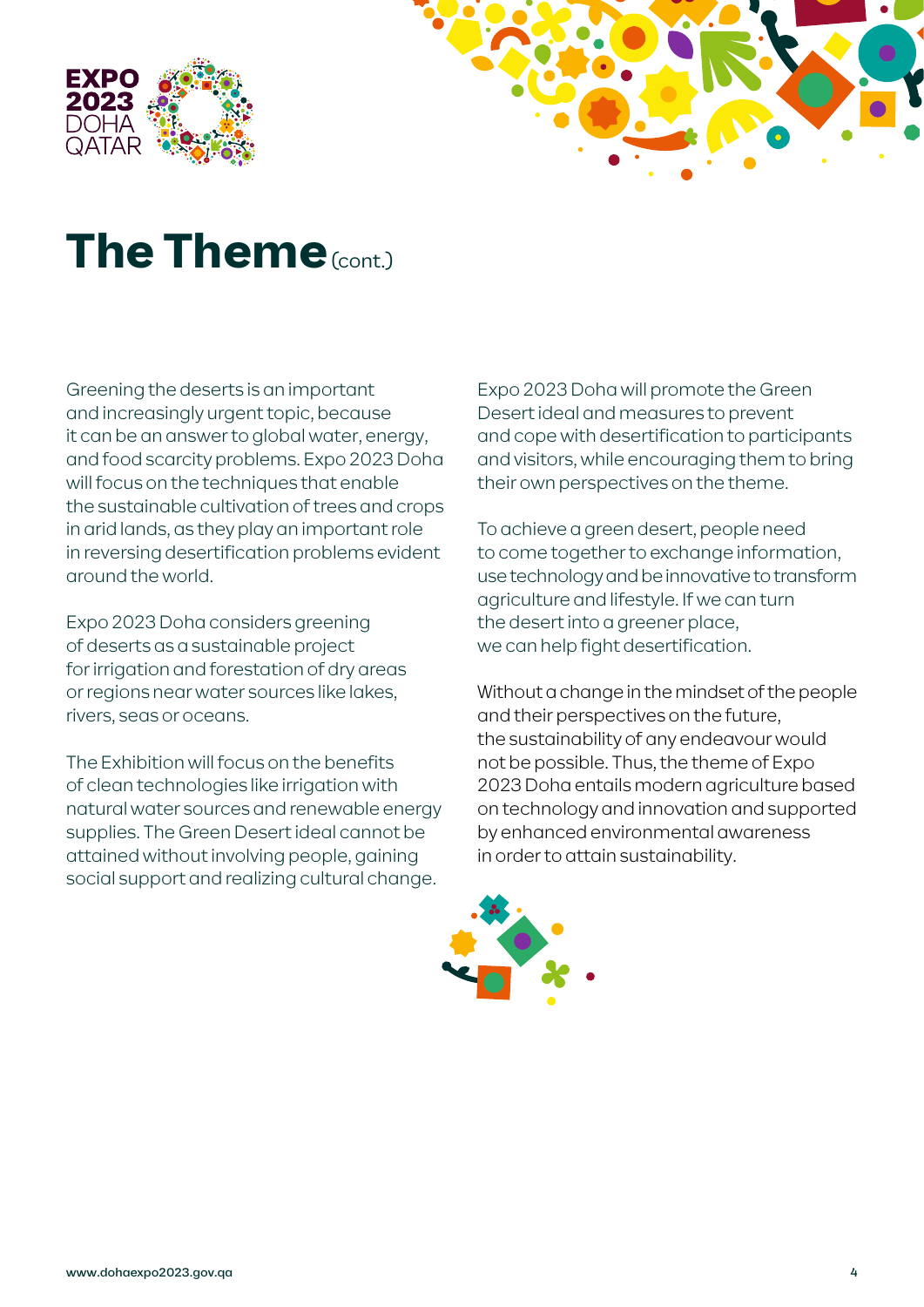

## **The Subthemes of Expo 2023 Doha are as follows**

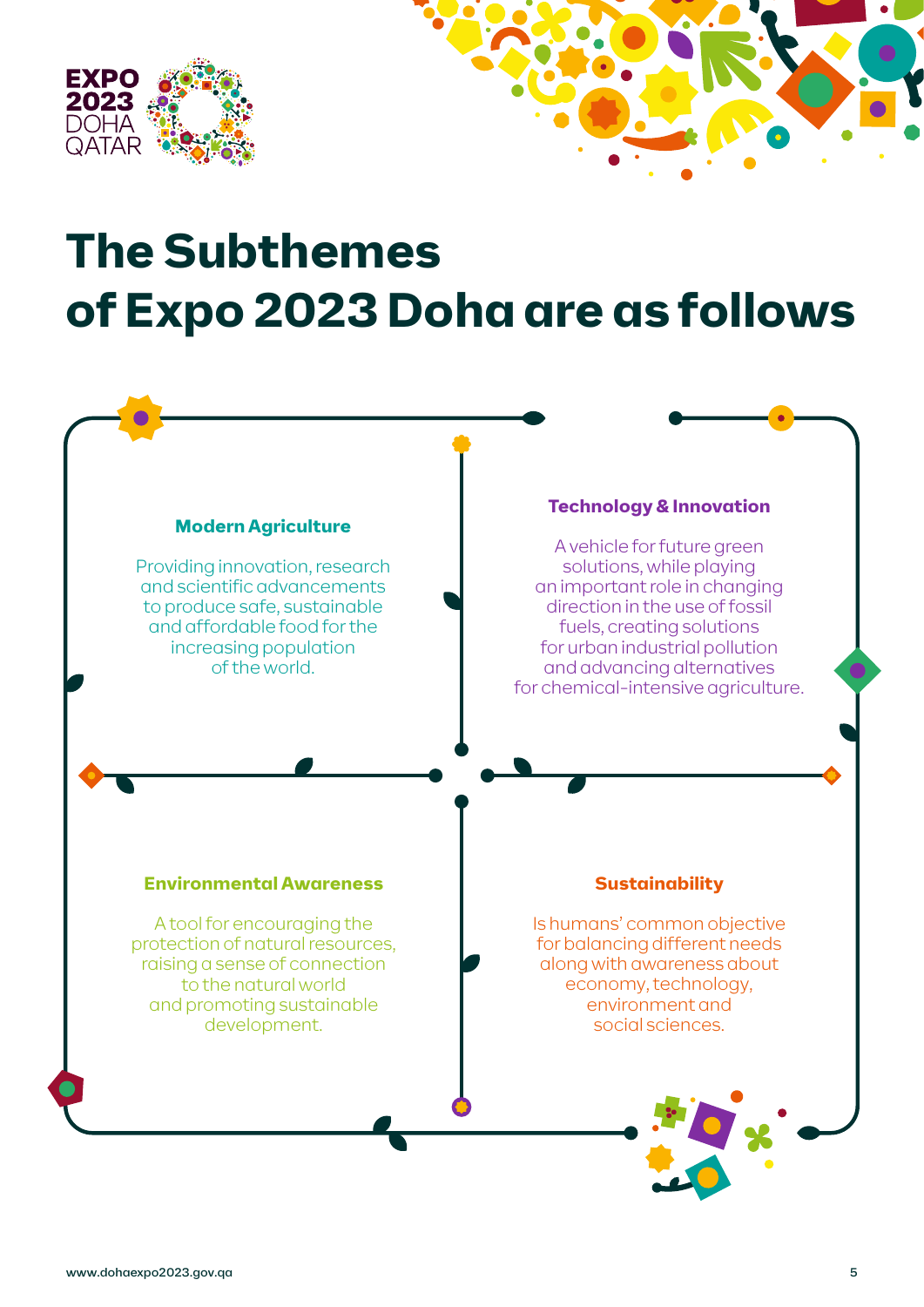



## **Theme Statement**

### **Commitment to the theme**

Official Participants & Exhibitors are requested to reflect their interpretation of the theme and at least one of the sub-themes in each aspect of their participation. Theme Statement should be approved by the Organiser to ensure that the message of the theme is delivered accurately.

### **The Sub-Themes of Expo 2023 Doha**

The sub-themes focus on the following topics defined below.

Participant should choose at least one of the following sub-themes to implement in the exhibition area:





### **Modern Agriculture**

**Enhancing Farmers' Role Bridging Knowledge and Technology Ensuring Coordination Solutions Promoting Permaculture**





**Affiliation instead of Education Foodprint Permagardening**







**Hands-on Experience Rainwater Harvesting Alternative Energy Solutions Urban Greenery and Urban Farming**





**Economic** Invest in innovative agricultural technologies. **Social** Establish the connection of people with nature, to raise awareness.

**Environmental** Transformation of dry and arid land into agricultural areas and forests.